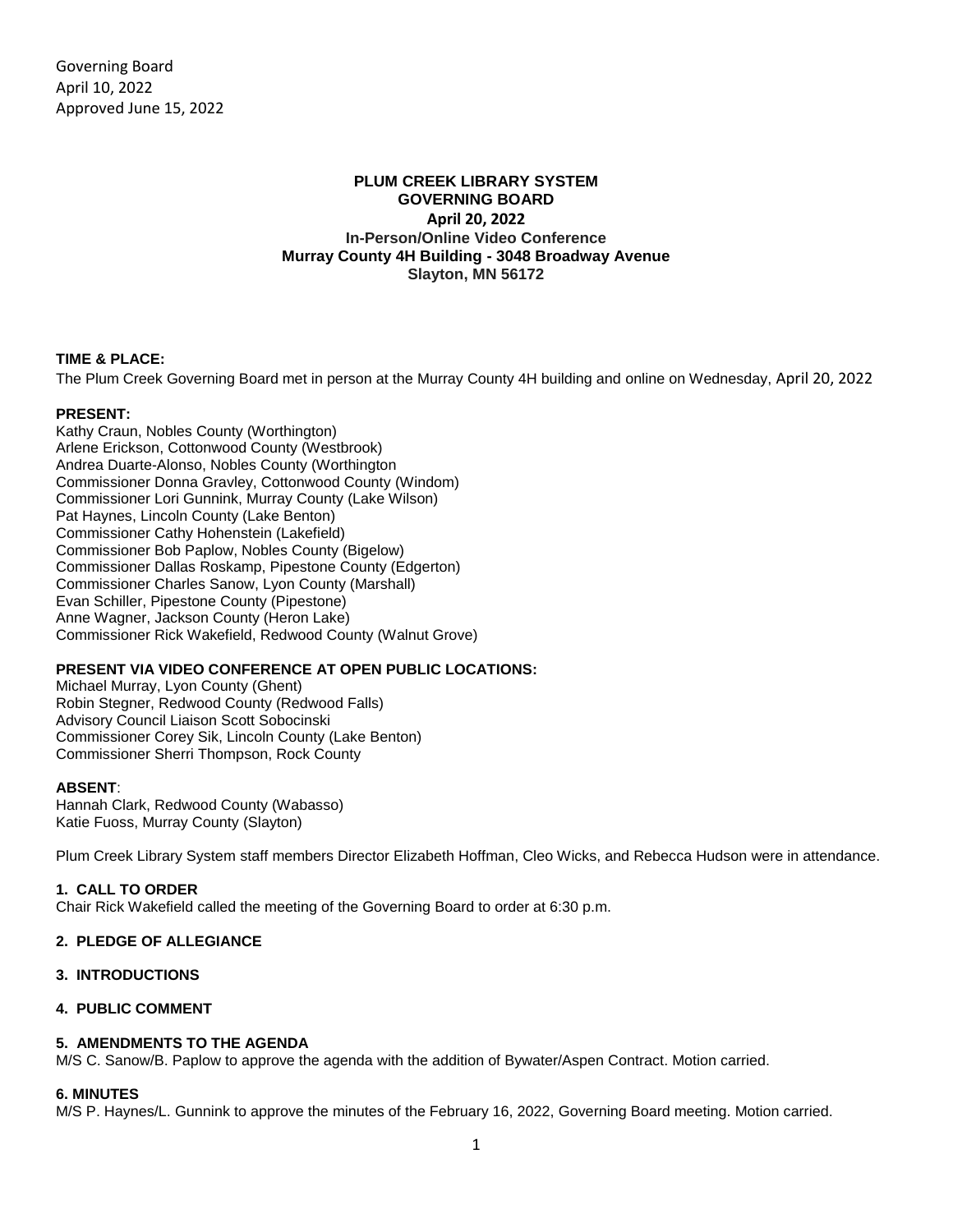Governing Board April 10, 2022 Approved June 15, 2022 The minutes of the Mary 9, 2022, Advisory Council meetings were accepted. **7. FINANCIAL REPORTS** Cash Analysis – March, 2022 Statement of Revenues and Expenditures – March, 2022 Balance Sheet – March, 2022 Check Register – February & March, 2022 Monthly Payment Processing – February & March, 2022 Credit Card Statements – February & March, 2022

M/S C. Sanow/D. Gravley to approve the financial reports subject to audit. Motion carried.

## **8. BUDGET – PRELIMINARY**

The FY23 preliminary budget was reviewed, and Elizabeth Hoffman noted that the figures are based on estimated RLBSS funding, which will be finalized in August. The cost of living increase in Greater Minnesota is estimated to be 2.67% (2023), and 2.99% (2024), while Worthington's cost of living increase is at 3.5%. It was requested by the Board that a wage chart of Plum Creek Library System staff be shared before a decision on wage increases is made.

### **9. PERSONNEL: PERFORMANCE REVIEWS**

The Executive Committee reviewed Hoffman's job performance at its April 20, 2022, meeting and recommended removing her probationary status.

Hoffman completed annual reviews for staff members Rebecca Hudson, Joel Sasse, and Dwayna Paplow and deemed them successful.

M/S L. Gunnink/B. Paplow to approve the performance reviews. Motion carried.

## **10. SCHOOL CONTRACTS AND FEES**

M/S C. Sanow/E. Schiller to approve the new school contracts for inclusion in the system's Integrated Library System (ILS). The revised contract includes dates for required annual training and contact information for media personnel responsible for operating the schools' ILS.

### **10. PCLS MEMBER FEES**

Member fees for ILS and Delivery will increase by 3%, with a formula based on the population served to determine the assessments.

M/S P. Haynes/D. Roskamp to approve the 2022-23 PCLS member fee assessments. Motion carried.

### **11. ANNUAL REPORT**

The 2021 State Annual Report was presented. Noteworthy was that the total number of digital audio downloads has decreased because of losing supplier RBDigital, which resulted in a loss of the system's core collection.

### **12. ANNUAL LEAVE POLICY**

M/S K. Craun/E. Schiller to accept the recommendation of the Executive Committee to remove the stipulation that annual leave cannot be taken during an employee's probationary period. The annual leave time that an employee earns may be taken after one month of employment. Motion carried.

### **13. ARPA GRANT REAPPLICATION**

M/S D. Gravley/D. Roskamp to authorize the reapplication for ARPA grant funding in order to finance the Aspen Discovery Layer. The costs include an initial configuration of the software - \$13,500, continued support and hosting fee - \$10,000, and webinar training - \$2,600, for a total of \$26,100. Motion carried.

# **14. SOCIAL MEDIA POLICY**

M/S P. Haynes/C. Sanow to approve the new Social Media Policy. Plum Creek is now active on Facebook, YouTube and Twitter. Motion carried.

### **15. DIRECTOR'S REPORT**

-Hoffman reported that Board Member Evan Schiller will conclude his service to the Plum Creek Library System after the June board meeting.

-Minnesota State Park passes will be made available at no cost to several libraries in PCLS. Patrons will be allowed to check out one-week passes to use at any of the State parks.

-Hoffman has been visiting the county commissioner meetings throughout the Region and will conclude the visits in June.